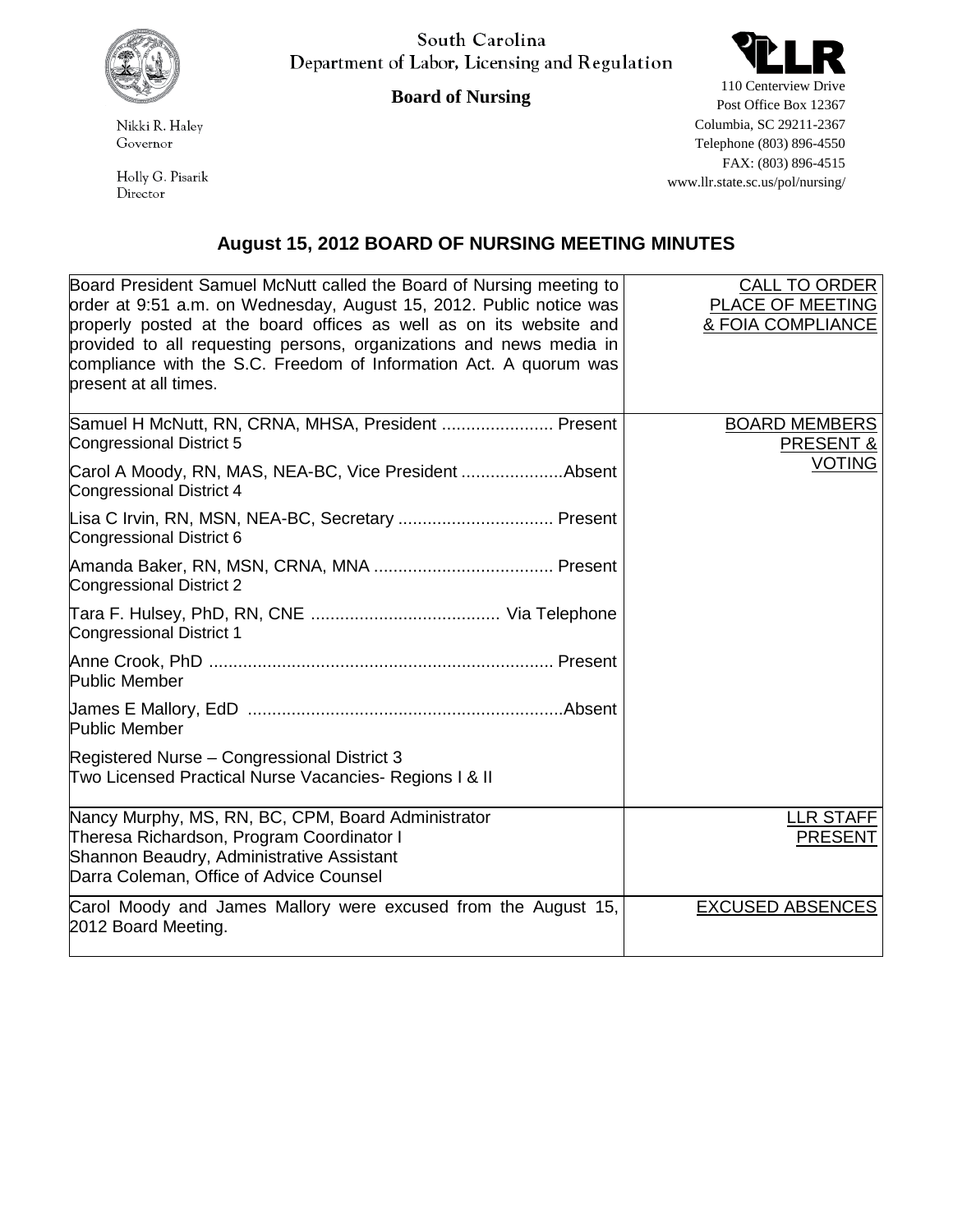At its July 26, 2012 meeting, the Board met with South Carolina State University (SCSU) to discuss their plan for voluntarily closing their generic nursing degree program. At the July 26, 2012 meeting, the Board made the ruling to accept the proposal for voluntary closure with the following modifications to SCSU's proposal: • Withdraw nursing as a major degree option, effective Fall 2012, which means to cease matriculation of incoming freshmen and rising sophomores with intended major of nursing, effective Fall 2012 • For all rising juniors and seniors: o Review all previous ATI scores for nursing courses taken in the previous academic year to ensure a minimum of Level 2 performance in all courses; and o Review all academic records for these students to ensure compliance with all stated admission criteria for upper division admission. o Following reviews, any students who have not satisfied the minimum score of 2 on the ATI and stated admission criteria for upper division shall not progress in the nursing program. Based on these recommendations, the Board recommended that voluntary closure be moved to December 2014. The Board asked that SCSU return to the Board in September to provide an update and a written report detailing the following: • Efforts to assist in the transfer of students • List of names of all students who transferred to approved nursing programs • Efforts to maintain custody and control of existing student records On August 13, 2012 SCSU requested a follow-up meeting for the Board to discuss the impact of the academic audit of students admitted into the Upper Division in the College of Nursing. Dr. Cynthia Warrick, Interim President, South Carolina State University and Stanley Harris, Interim Chair, Department of Nursing appeared before the Board to discuss the matter and answer questions. Discussion included though was not limited to a summary of SCSU's past NCLEX pass rates, student GPAs and ATI scores, changes in the Pharmacology course, ATI integration, challenges of transferring students, resources needed for student success and student and faculty commitment. The Board received testimony from representatives of the faculty, the junior class, the senior class, a new student and a parent. The junior class representative Derrick Brackett, the new student Anitra Johnson, the senior class representative Breanna Hopkins and parent Terence Jackson all spoke favorably of the students' commitment and asked that the students be given a chance to retake their ATI exams. **SOUTH CAROLINA STATE** UNIVERSITY PROGRAM **STATUS** 

Faculty members Bobbie Perdue and Charlene Pruitt appeared before